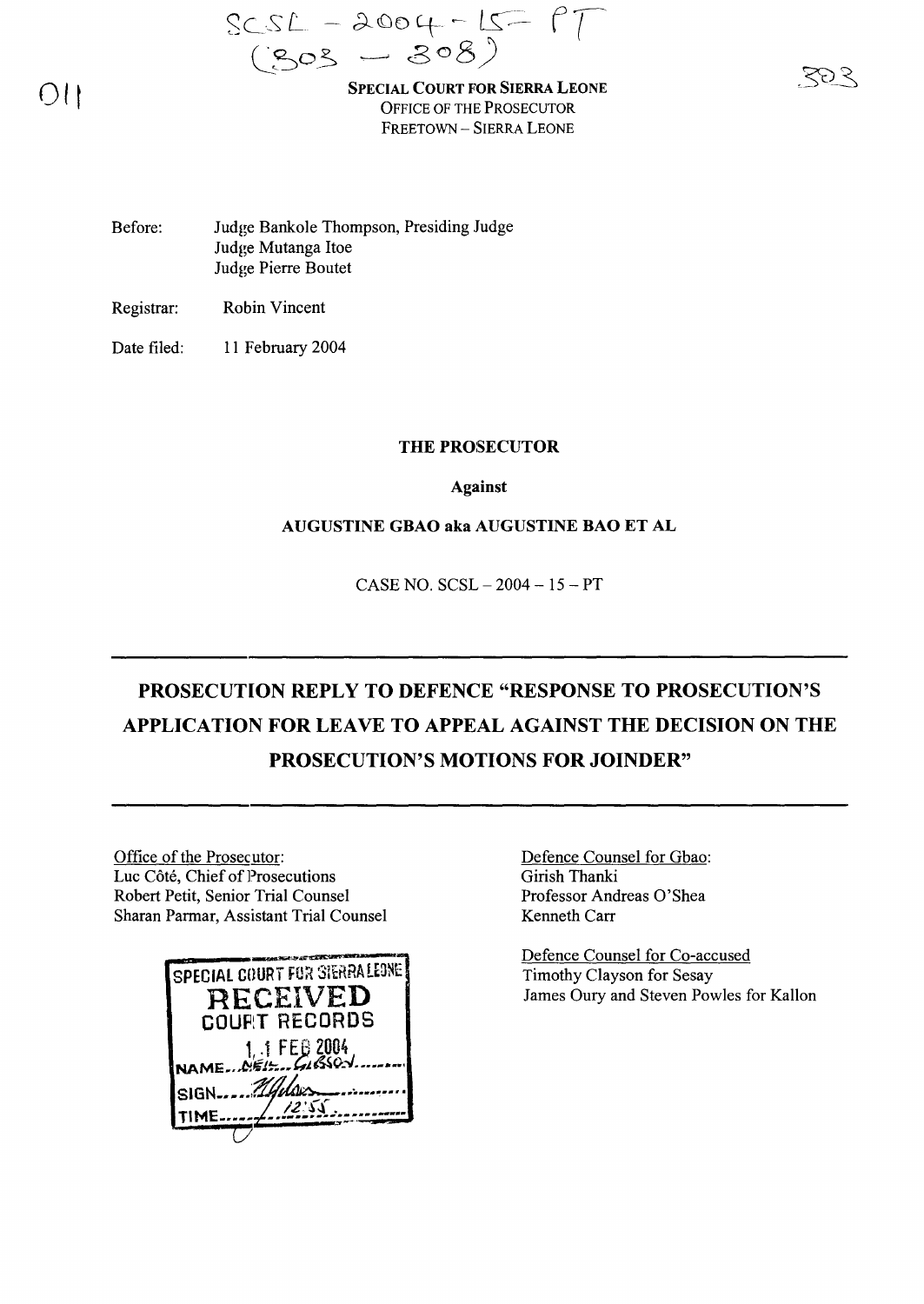ZOL

#### **SPECIAL COURT FOR SIERRA LEONE** OFFICE OF THE PROSECUTOR FREETOWN - SIERRA LEONE

#### **THE PROSECUTOR**

#### **Against**

#### **AUGUSTINE GBAO aka AUGUSTINE BAO ET AL**

CASE NO. SCSL - 2004 - 15 - PT

# PROSI~CUTION **REPLY TO DEFENCE "RESPONSE TO PROSECUTION'S APPLICATION FOR LEAVE TO APPEAL AGAINST THE DECISION ON THE PROSECUTION'S MOTIONS FOR JOINDER"**

#### **INTRODUCTION**

The arguments raised in the Response of Defence Counsel for Augustine Gbao to the Prosecution's Application for Leave to Appeal Against the Decision on Prosecution's Motion for Joinder should be rejected. The Defence's arguments fail to demonstrate how the present exceptional circumstances and irreparable prejudice caused to the Prosecution as a result of the said Decision do not warrant granting leave to appeal. Rather, the Defence introduces considerations that are irrelevant to the application of Rule  $73(B)$ .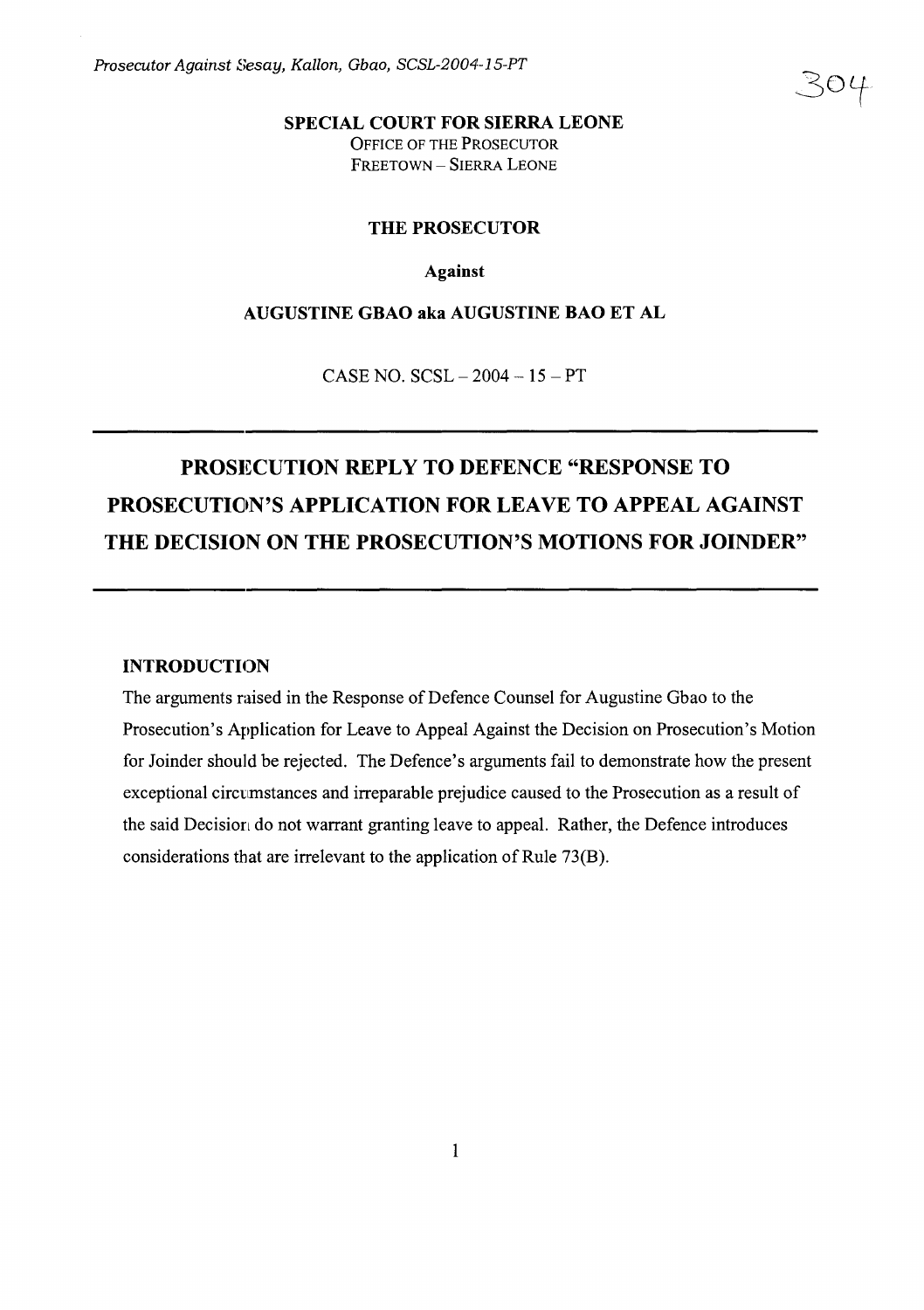#### BACKGROUND

- 1. On 9 February 2004, the Defence for Augustine Gbao filed its response (the "Defence **Response**")<sup> $\text{l}$ </sup> to the "Prosecution's Application for Leave to File an Interlocutory Appeal Against the Decision on the Prosecution's Motion for Joinder" dated 3 February 2004 (the "Prosecution's Application"), which seeks leave to appeal the Decision on Prosecution's Motion for Joinder (the "Decision") dated 27 January 2004.
- 2. The Prosecution notes that the Defence Response was incorrectly filed before the Appeals Chamber rather than the Trial Chamber.<sup>2</sup>

#### ARGUMENT

- 3. The Defence argues that the Prosecution's Application be denied on the grounds that the Prosecution has "failed to demonstrate that there is irreparable harm and exceptional circumstances justifying the granting of leave to appeal. $"$
- 4. Rule 73(B) of the Rules of Procedure and Evidence for the Special Court for Sierra Leone (the "Rules") permits the granting of leave to appeal of preliminary motions "in exceptional circumstances and to avoid irreparable prejudice to a party". The Prosecution reiterates Part IV, paragraphs  $13 - 21$ , of the Prosecution Application and respectfully submits that exceptional circumstances are indeed present in conjunction with those circumstances that demonstrate the irreparable prejudice to the Prosecution resulting from the Decision, thus satisfying the requirements of Rule 73(B).
- 5. The Defence Response introduces, without providing any basis or authority, considerations which they allege as necessary in determining whether exceptional circumstances are present to justify the granting ofleave to appeal in this instance. The Prosecution submits that these considerations are irrelevant to a determination of Rule 73(8). However, should the Court decide to entertain these arguments, the Prosecution submits that they fail to demonstrate how the present exceptional

<sup>&</sup>lt;sup>1</sup> Registry Page ("RP") 174 – 178.

<sup>2</sup> Rule 73(B) reads: "However, in exceptional circumstances and to avoid irreparable prejudice to a party, the *Trial Chamber* may give leave to appeal [Emphasis added]."

<sup>3</sup> Defence Response, para. 12.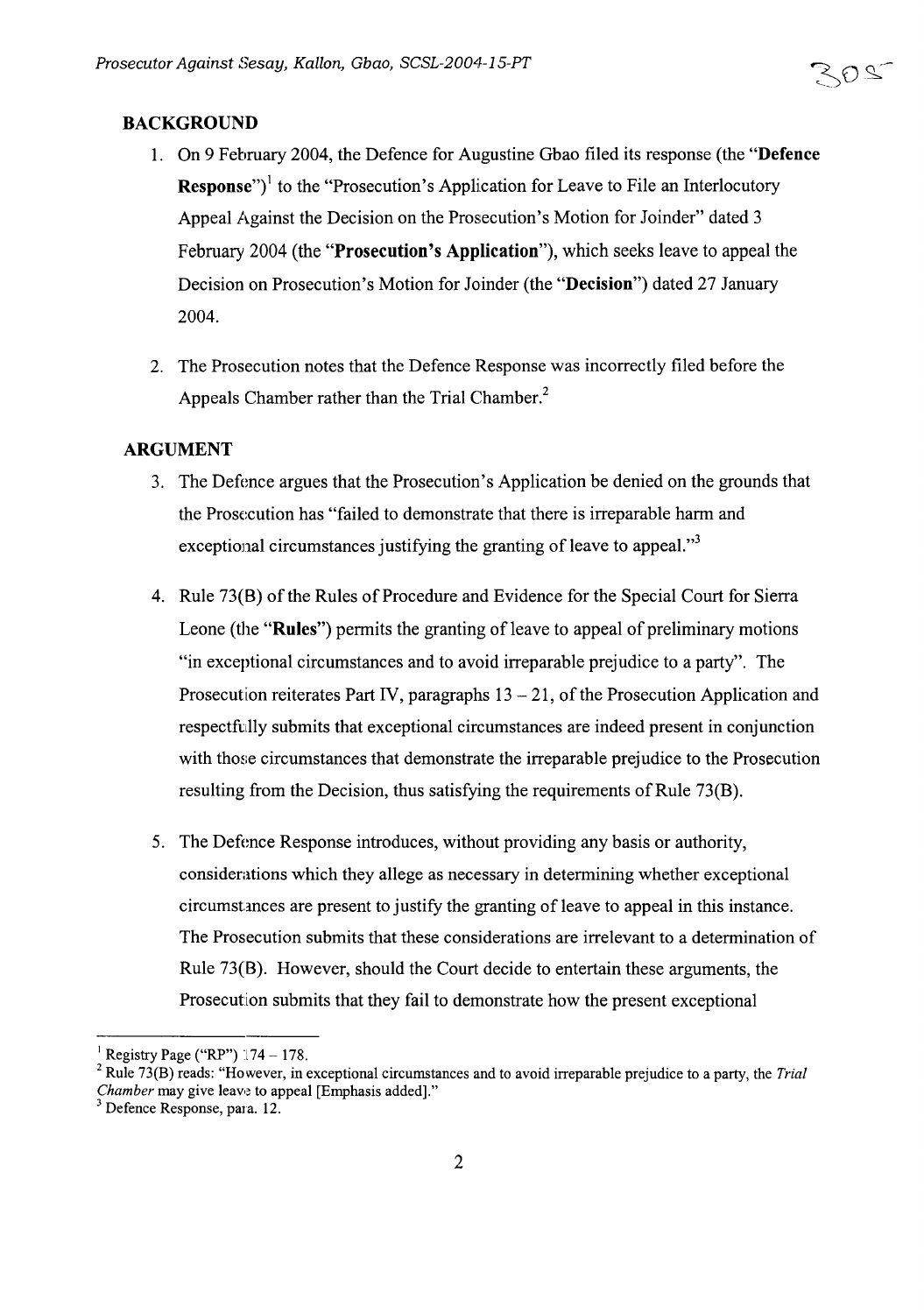circumstances and irreparable prejudice caused to the Prosecution as a result of the said Decision do not warrant a granting of leave to appeal

#### Delay to the proceedings

- 6. The Defence Response argues at paragraph 5 that the sought-after leave to appeal will cause unnecessary delay in the commencement of trials. First, it should be noted that the Prosecution has not requested a stay of proceedings in consideration of the impact ofthe Prosecution's Application to proceedings before the Court. Second, the Prosecution also draws attention to the "Order for Expedited Filing", issued by the Trial Chamber on 4 February 2004, whieh clearly indicates the desire ofthe Trial Chamber for a "fair and expeditious consideration" of the Prosecution's Application. Similarly, the Prosecution notes the availability of Rule 117, which provides for expedited procedure in the consideration of appeals, including those brought pursuant to Rule  $73(B)$ .
- 7. The Prosecution also replies that the rigour of Rule  $73(B)$  anticipates that any potential delay brought about by an interlocutory appeal is justifiable, and submits that these requirements are met in the following instance in light of the irreparable prejudice to the Prosecution should the trials proceed in accordance with the joinder decision of the Trial Chamber.
- 8. The Defence argues at paragraph 6 that a joinder of trials will cause unnecessary delay in the conduct of trials, and further speculates on trial length at paragraph 7 of the Defence Response. While such arguments may have been applicable on consideration ofthe Prosecution's Motion for Joinder, the Prosecution submits that they are irrelevant to a determination as to whether exceptional circumstances and irreparable prejudice to the Prosecution are present in order to satisfy Rule 73(B).

#### Presence of exceptional circumstances in this instance

9. The Prosecution disputes the argument of the Defence at paragraph 8 that "the issues" raised by the Prosecution in its application for leave are little more than matters of convenience and practicality." On the contrary, the Prosecution's Application demonstrates serious prejudice in terms of substantive and procedural law, in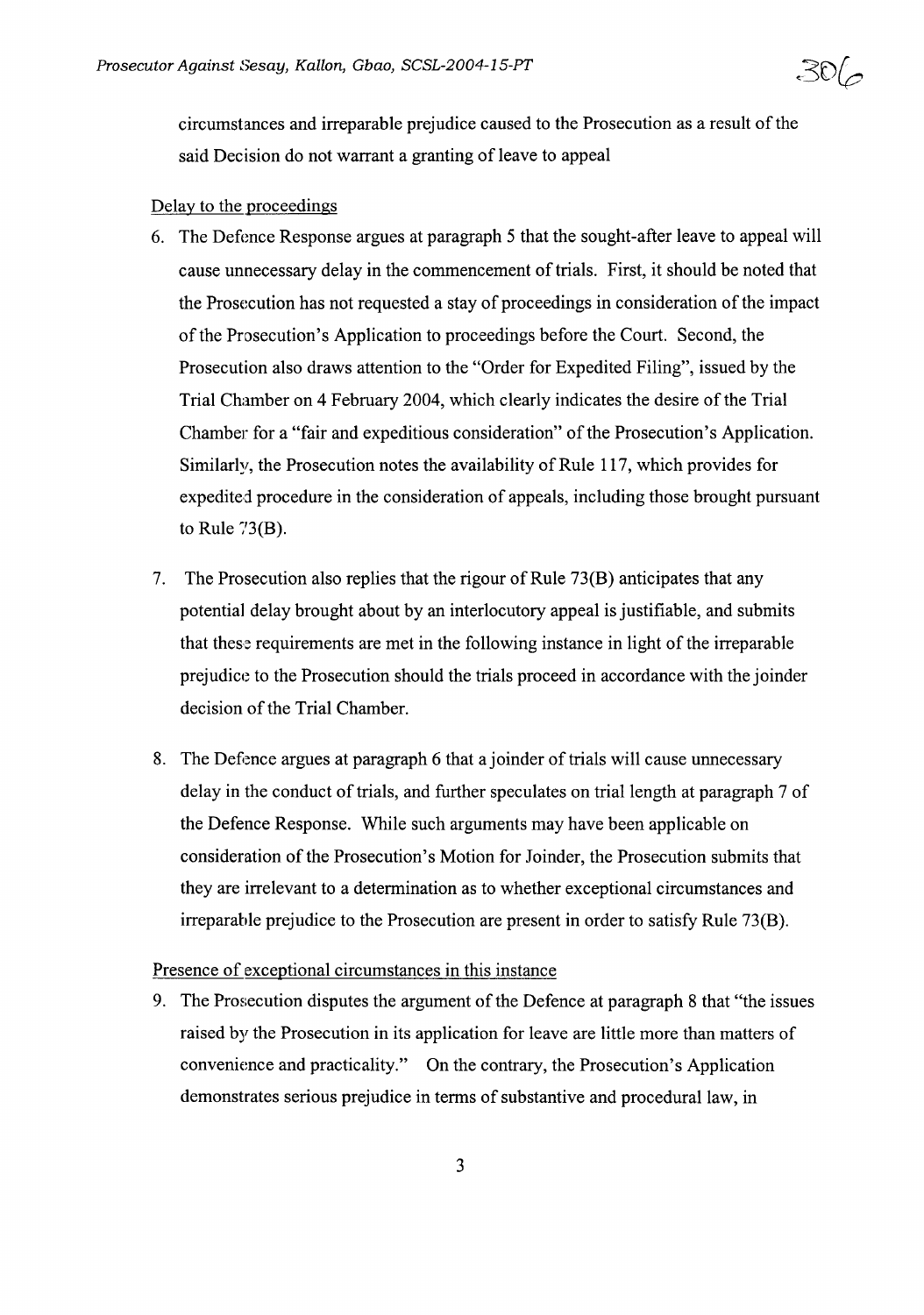$80 +$ 

particular, paragraphs  $3 - 10$ , which outline the error of law in the Decision, and paragraphs  $13 - 21$ , which outline the irreparable prejudice caused to the Prosecution as a result of the Decision.

## "Issues of law of great public significance to the development of international criminal law"

10. The Prosecution replies that this consideration is irrelevant to the application of Rule 73(B) in this instance, which was raised by the Defence at paragraph 9 without any basis or authority.

### Improper application of Rule  $73(B)$

- 11. Finally, the Prosecution submits that the Defence incorrectly interprets Rule 73(B). First, the Defence appears to argue at paragraph 10 that "the issue of joinder is determined once" and consequently need not be resolved upon interlocutory appeal. The Prosecution respectfully submits that in light of the irreparable prejudice caused to the Prosecution as a result of the Decision, the matter demands determination in an interlocutory appeal before the commencement of trial proceedings.
- 12. Second, the Defence later argues at paragraph **11** that the "the essence of allowing interlocutory appeals must surely be to deal with matters which cannot be effectively be dealt with at the end of the trial because the damaged [sic] caused has a reasonable possibility or prospect of leading to a wrongful conviction or a wrongful acquittal." The plain language of Rule 73(B) permits an interlocutory appeal in any instance provided exceptional circumstances and irreparable prejudice to a party exist, a determination of which is not limited to issues of wrongful conviction or acquittal.